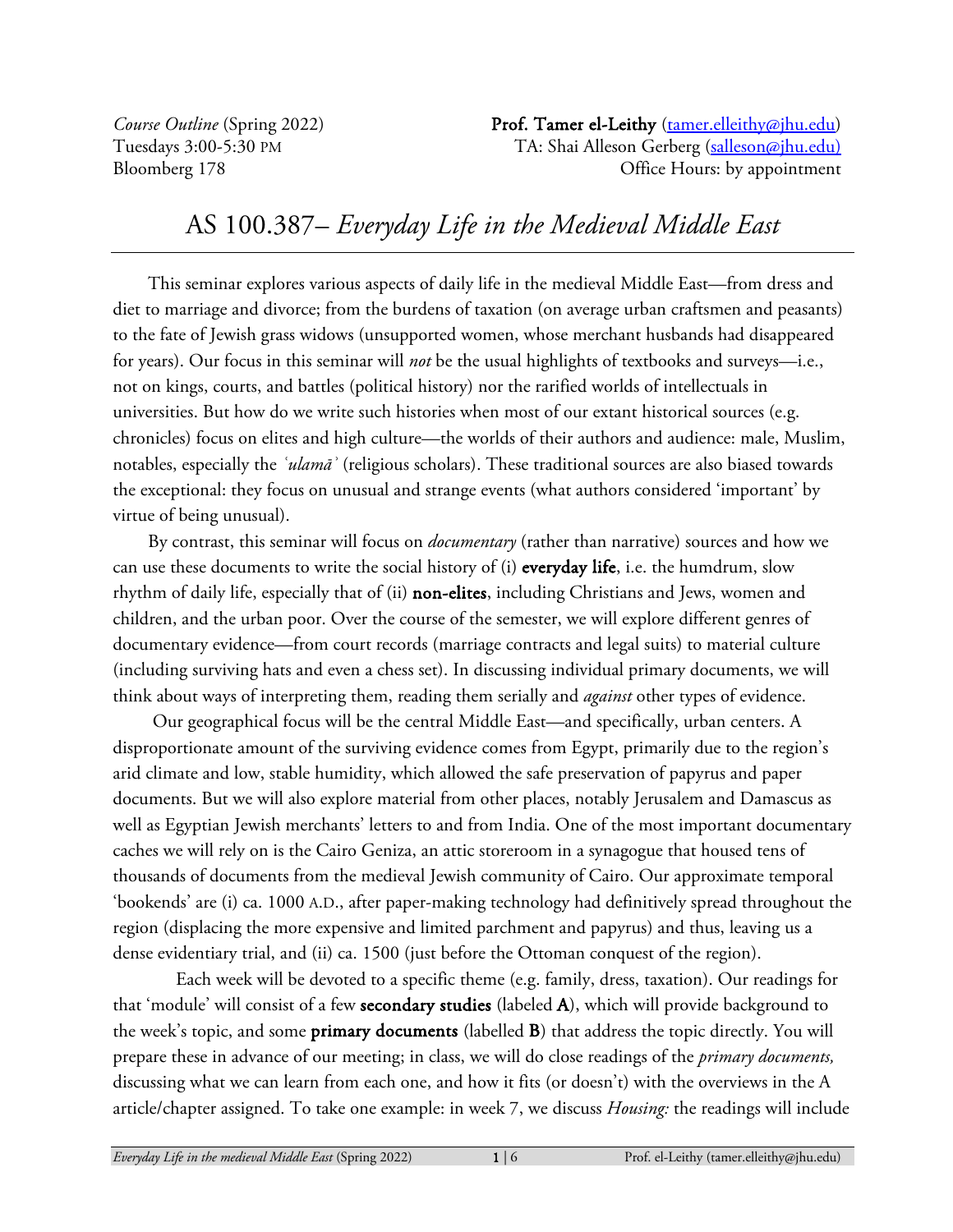three articles/chapters on housing in medieval Cairo  $[7A.i - iii] + five primary documents: two rental$ contracts; two estate inventories including furniture lists, and a legal suit around real estate  $[7B.i - v]$ . All primary sources will be in translation. The documentary genres we will explore include:

- Private Letters and Marriage Documents from the Muslim, Coptic Christian, and Jewish communities. Through these documents we will explore familial patterns like patrilocal residence, polygyny and divorce, but also more intimate personal relations. For example: What can a single trousseau list tell us about the living conditions of its subject?
- •Biographical Dictionaries: One of the most important genres of medieval Islamicate societies is this contemporary *Who's Who* of notables. While the focus is usually on religious scholars, latemedieval dictionaries increasingly include women, Coptic Christians, and non-elites; they also feature a keen interest in social detail and gossip. We will use these to explore Family History, and the history of children and childhood (e.g. was childhood considered a different phase of development during the Middle Ages?).
- •Endowment (*Waqf*) Deeds: A central social, economic, and legal practice in medieval Islamic societies, charitable endowments [*waqf*] were extensively used by families and communities, including non-Muslims to fund charitable institutions (e.g. mosques, *madrasa*s [universities], churches). In addition to discussing housing and residence, will also use these to discuss charity and poverty relief (alongside Geniza *charity lists* of the Jewish community).
- •Real Estate Documents (e.g. house lease): We will study examples to discuss urban space and residence patterns, as well as non-elite domestic architecture, like the *rab'* (medieval Cairene tenement buildings with small rental apartments), for which we have detailed textual descriptions. How can the 'biography of an object' (e.g. a house) help us reconstruct its wider social history?
- •Court Records, including, Legal Suits, Depositions, Estate Inventories (which list items owned by the city's poor women and men—and capture an important moment when families interacted with the state/Treasury). Through these documents we will ask questions like: When and why did people go to court (rather than use other informal means of conflict resolution)? When and why did non-Muslims choose to address Islamic courts instead of their own communal courts?

Finally, and throughout the course, we will be thinking about the reasons behind, and conditions for, the production and different rates of survival of certain documentary genres (versus others).

*For the first two weeks, we will be meeting online; we'll use the same Zoom link if we need to do that again, for any reason:*

https://zoom.us/j/95307489805?pwd=ZzR4OGpyN1pBTGozbUZtVm51REhZQT09 Meeting ID: 953 0748 9805 Passcode: 399249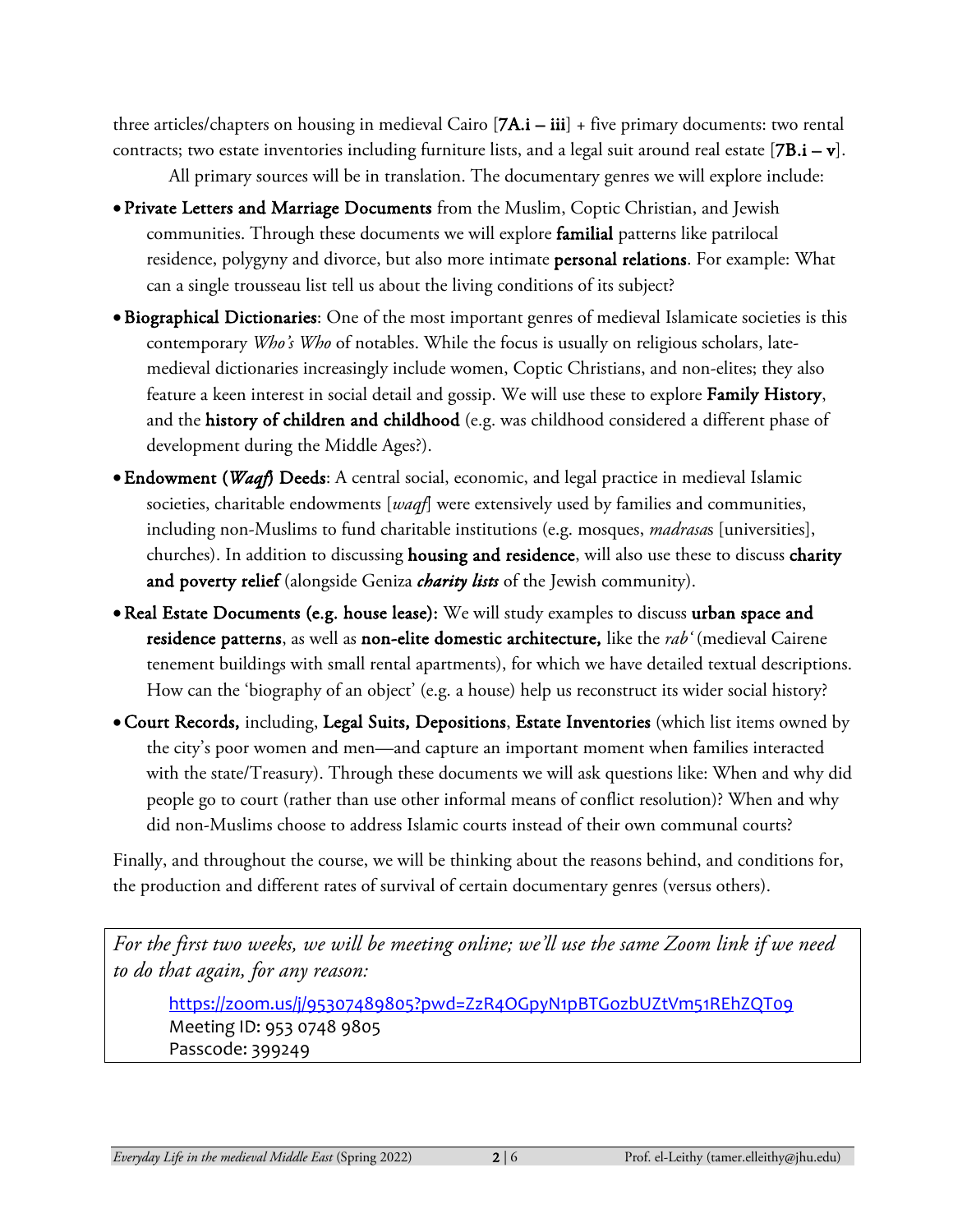# *Course Requirements & Grades*

This is a seminar: students are expected to attend *all meetings*; prepare the readings, and actively participate in class discussions. *Two* unexcused absences result in an automatic F for the course.

Exams There are no in-class 'exams'; your assignments will be in the form of essays (for which you may consult your notes and readings).

#### Grades will be assigned as follows:

- 20% Attendance and participation (includes your presentations of articles and primary documents: at the start of our meetings, each of the assigned readings will be introduced by a student.
	- Presentations of secondary source: in 5-7 mins, each presentation should identify the article's sources used and the main argument, and discuss any relationship to other readings. End with 1-2 *discussion* questions (i.e. not informational/background, but ones to start class discussion).
	- Presentations of primary sources: in 5 mins, quickly summarize content, then provide 2-3 discussion questions (what's interesting, surprising, new, etc.). *Connections to other primary documents and/or how the document fits/doesn't fit with secondary reading are key.*
- 45% Three Short Response Essays: Each essay will respond to prompt/question; you will have a choice of answering one of two questions; a third option will consist of an unseen primary document that you analyze and provide a commentary on. Your essays must discuss (i.e. cite and analyze) at least two primary documents/passages (your choice from the assigned readings). Essays should be  $-3$ , 4, and 5 pages, respectively ( $-900$ , 1200, and 1,500 words, respectively); they are assigned 10%, 15%, and 20% of grade. Essay Questions /texts will be posted on the Blackboard; for due dates, see Table overleaf*.*
- 25% Two Final Essays, with a similar format: students answer two of four questions/prompts (a fifth option consists of an unseen primary document/text; see above). Each essay should be ~4 pages (~1,200 words). Questions posted on Blackboard: Fri. 4/29 at noon; answers due by 5pm on Sunday 5/1.
- 10% Timeline Project (group project): each group of student picks a topic (e.g. a commodity, a city; a dish; a religious practice, e.g. funerary customs) and constructs a timeline of major changes that affected it between 1000 and 1500 A.D. The timeline should also correlate these changes to other *related* developments, e.g. changes in long-distance trade; political upheavals; outbreaks of the plague, etc. You must clear the topic with me/your TA first; not all themes lend themselves to this kind of analysis.

Written Work All student work to be submitted either (i) through Blackboard, or (ii) by email to both myself and Mr. Shai Gerberg (your TA)—depending on the instructions for the specific assignment. In case of the latter: send the message with attached file (MS Word *or* PDF—not both). Formatting: Margins: 1" all around; double-space texts; font size 12 point. The first word in the filename should be your last name; number all pages.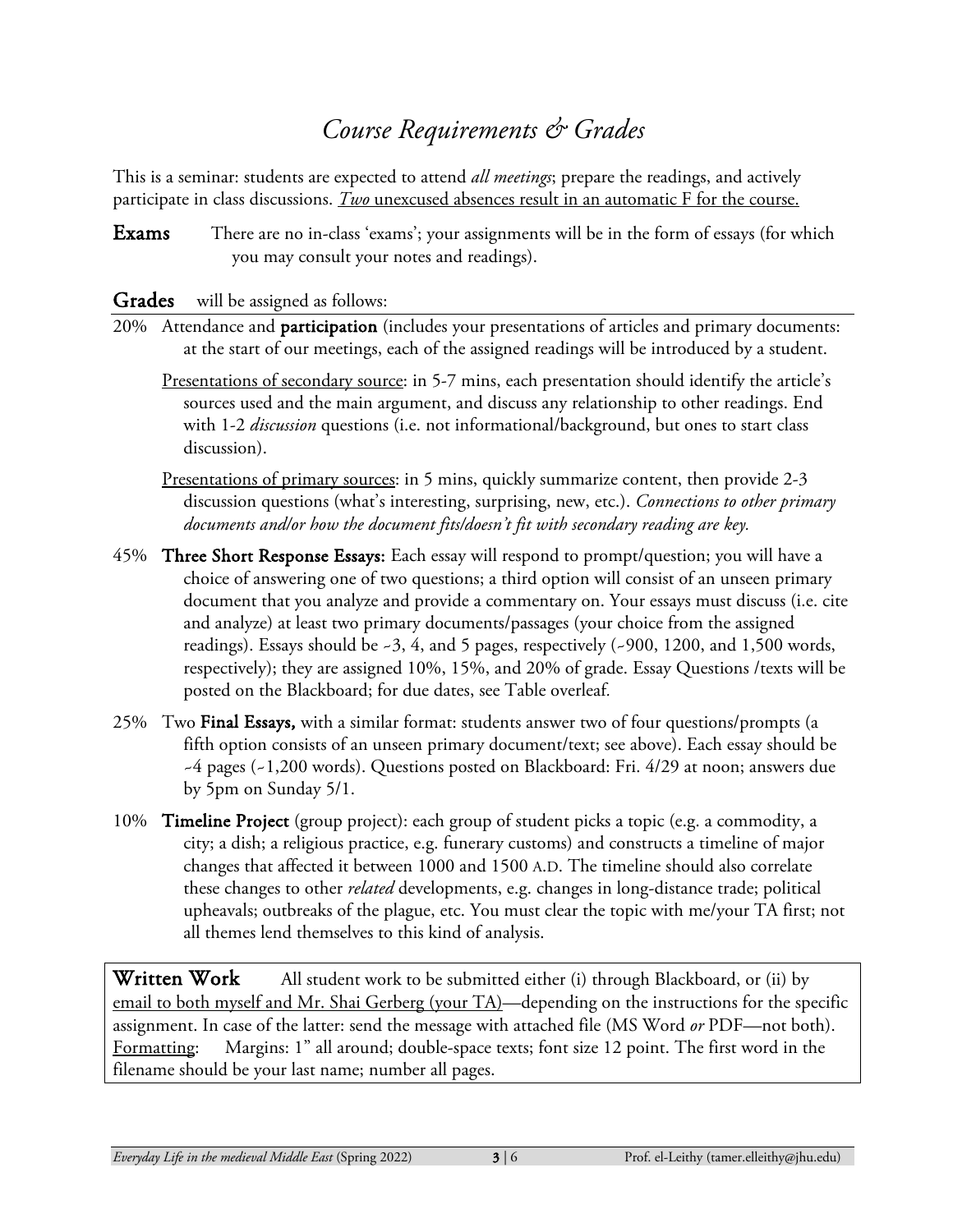*Unexcused late submissions (e.g. without a doctor's note) are penalized one grade 'notch' for each day late (e.g. an essay drops from A- to B if handed in two days late). No exceptions.*

### Readings

*"Do not read superficially, lest you do me an injury, and derive no benefit for yourself. You must study thoroughly and read continually; for you will then find the solution of those important problems of religion, which are a source of anxiety to all intelligent men." –* Maimonides, *Guide for the Perplexed* (13th-c. Egypt)

*"Context is one of the most important indications of the speaker's intended meaning. Overlooking context is likely to lead to misunderstanding and false argumentation."* — ibn Qayyim al-Jawziyya, 14th-c. Muslim polymath

*"Generally speaking, when reading a short book, you will complain that it can be easily finished. Yet, when reading a long book, you will complain that it is hard to finish. Reading a book of resentment, your hair will bristle with anger; while reading a joyful book, you will beat your spittoon until it is broken. [To strike a balance] whenever you read a book, you should have other books at hand as well."* — Wu Congxian, late-Ming Chinese writer

Pay heed to these wise words when reading—and writing. You are responsible for completing all assigned reading—carefully, critically, and thoughtfully—before coming to class. Occasionally, I will provide a few points or reading questions to guide you (e.g. what to look for in a text), but you are responsible for asking your own active questions of the texts, rather than languishing in passive reading.

The themes covered in each lecture are outlined in the table overleaf (pages 4-5). A more detailed outline with the specific readings for each class will be posted on Blackboard.

No books are required for the course. All readings will be uploaded to the Blackboard as PDFs.

### Writing

*Plagiarism will result in an automatic F for the course*. Keep all your notes and source material and be prepared to explain any writing you submit. In your response and exam essays, I am looking for indications that you have read and thoughtfully engaged the material—originally and critically. An essay is an argument; I need not agree with yours, but I expect it (i) to address the issues raised in class and in the readings; (ii) to be clear and coherent, and (iii) be logically supported. I will discuss and provide suggestions regarding essays during the semester. Always remember the difference between a statement and argument (supporting evidence); we are only interested in the latter.

Primary Source Essays/Responses Primary sources provide an example of the actual texture of medieval texts and their worlds—we will interrogate the context of their production and audience; the social realities they recount and reflect. The short-response essays are intended to provide a first-hand experience of the task of historical inquiry: how can we use a text to illuminate the history of a practice, a social group, or a period?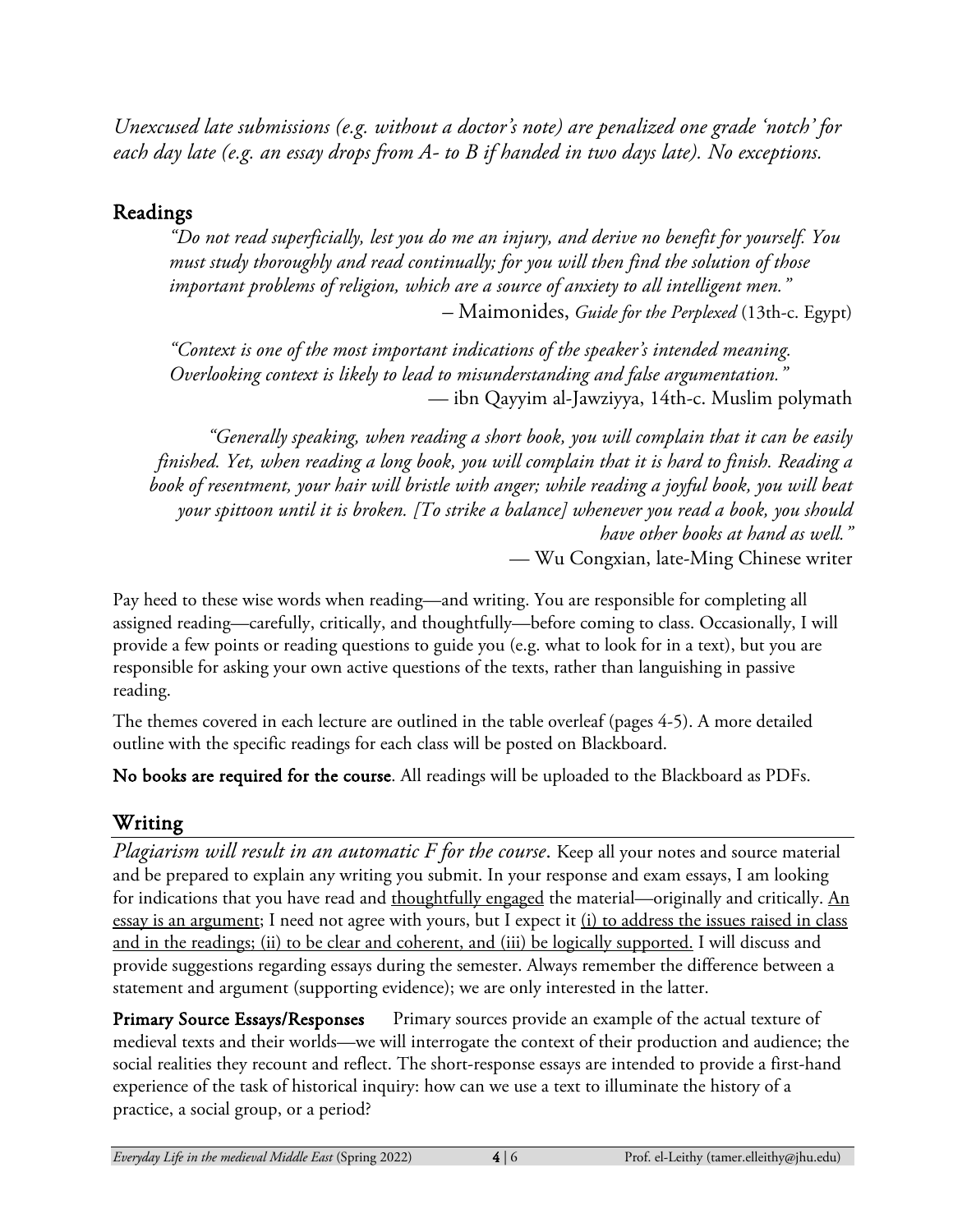| <b>WEEK/DATE</b>                             | A. BACKGROUND/CONTEXT READINGS                                                                                                                                                                                                                                                                                                                                                                                                                                                                                                                   | <b>B. PRIMARY SOURCE/S</b>                                                                                                                                                                                                                                                                                                                                                 |
|----------------------------------------------|--------------------------------------------------------------------------------------------------------------------------------------------------------------------------------------------------------------------------------------------------------------------------------------------------------------------------------------------------------------------------------------------------------------------------------------------------------------------------------------------------------------------------------------------------|----------------------------------------------------------------------------------------------------------------------------------------------------------------------------------------------------------------------------------------------------------------------------------------------------------------------------------------------------------------------------|
| Week 1 <sup>i</sup><br>Jan. 25th<br>[online] | - Primary vs secondary sources<br>- What can historians learn from each? What can we<br>comfortably generalize from them?                                                                                                                                                                                                                                                                                                                                                                                                                        | Introduction (syllabus +<br>in-class reading of primary documents)<br>• PRI: A curious Coptic-Arabic sheet from<br>11th-c. Teshlot, Middle Egypt<br>• PRI: A Jewish woman's petitions from<br>medieval Cairo                                                                                                                                                               |
| Week 2<br>Feb. 1st<br>[online]               | Background: Survey of medieval Islamii<br>Rise of Islam and Arab-Muslim conquests<br>Kennedy, Rightly Guided Caliphs (pp. 50-69)<br>Eggers, "Umayyad Administration" (pp. 44-60)<br>Mamlūk society (Late-medieval Egypt-Syria):<br>Lapidus, Muslim Cities chap. 3 (pp. 79-115).<br>Van Steenbergen, A History of the Islamic World, 600-<br>1800 (2020), section 8.2.3 (= pp. 196-201) +<br>chap. 10 and 13 (pp. 229-253 and 330-367).                                                                                                           | • PRI: Extracts on early caliphs & conquests<br>· PRI (painting): Anonymous, The Reception of<br>the Ambassadors in Damascus [1511]<br>Each student posts (a) one question about a<br>person/group discussed in van Steenbergen's<br>chap. $13 + (b)$ one question about the painting.<br>• Each student answers one (a) and one (b) question<br>posed by another student. |
| Week 3<br>Feb. 8th                           | Public Life in a Medieval Cities I: Christians and<br>Jews in Islamic society iii<br>Wasserstein, "Ahl al-dhimma" (pp. 201-208)<br>Bulliet, View from the Edge, chap. 3 (pp. 37-66)<br>Shohsan, Popular culture in medieval Cairo, chap. 3<br>("Nawruz: a world upside down", pp. 40-51)<br>Duma, "Coptic martyrs in late-medieval Cairo" (pp. 1-<br>39)                                                                                                                                                                                         | • PRI: The <i>Pact of Umar</i> (two versions)<br>• PRI: "No compulsion in religion" [Qur'anic<br>verse and exegesis]<br>• PRI: Two texts on collecting the jizya<br>· PRI: Jāhiz, "Why [commoner] Muslims prefer<br>Christians to Jews and Zoroastrians"<br>· PRI: Cases of public conversion to Islam in<br>Damascus and Cairo (late 15th c.)                             |
| Week 4<br>Feb. 15th                          | Public Life in Medieval Cities II: Learning & Study <sup>iv</sup><br>Hirschler, Konrad. The Written Word in the medieval<br>Arabic Lands. "Introduction"; "A City is Reading";<br>"Learning to Read" (pp. 1-10, 32-70, and 82-113)<br>Ghersetti, "Stupid school teachers in classical Arabic<br>sources" (pp. 75-96)<br>Melammed, "He said She said: A Woman Teacher in<br>Twelfth-century Cairo" (pp. 19-35)<br>Olszowy-Schlanger, "Learning to read and Write in<br>Med Egypt: Children's Exercise Books form the<br>Cairo Geniza" (pp. 47-69) | • PRI: Sakhawi's biography of his son<br>· PRI: Ibn Khaldūn's description of Mamlūk<br>Cairo                                                                                                                                                                                                                                                                               |
| Week 5<br>Feb. 22nd                          | Public Life in Medieval Cities III: Muslim<br>Devotional Cultures <sup>v</sup><br>Frenkel. "Popular Culture in Islam (early-middle<br>periods)," pp. 1-16.<br>Shoshan. Popular Culture in Medieval Cairo, chap. 1,<br>"Sufism and the people" (pp. 9-22).<br>Abdulfattah. "Relics of the Prophet and Practices of his<br>veneration in medieval Cairo" (pp. 75-102).<br>Ohtoshi. "Cairene Cemeteries as Public Loci in<br>Mamluk Egypt" (pp 83-116).                                                                                             | • PRI: ibn Battuta [visit to Egypt], Travels I: 30-<br>68.<br>• <b>VIDEO:</b> Your bespoke guided tour through<br>the monuments along 1 km of central<br>Historic Cairo (introduction; video; QnA)<br>$\circ$ Each student (a) posts one question about one of<br>the monuments $+$ (b) answers one question posed<br>by another student (about a different monument)      |
| Essay 1                                      | Questions posted: Friday 2/25 @ noon                                                                                                                                                                                                                                                                                                                                                                                                                                                                                                             | Essay 1 due: Sunday 2/27 by 5pm                                                                                                                                                                                                                                                                                                                                            |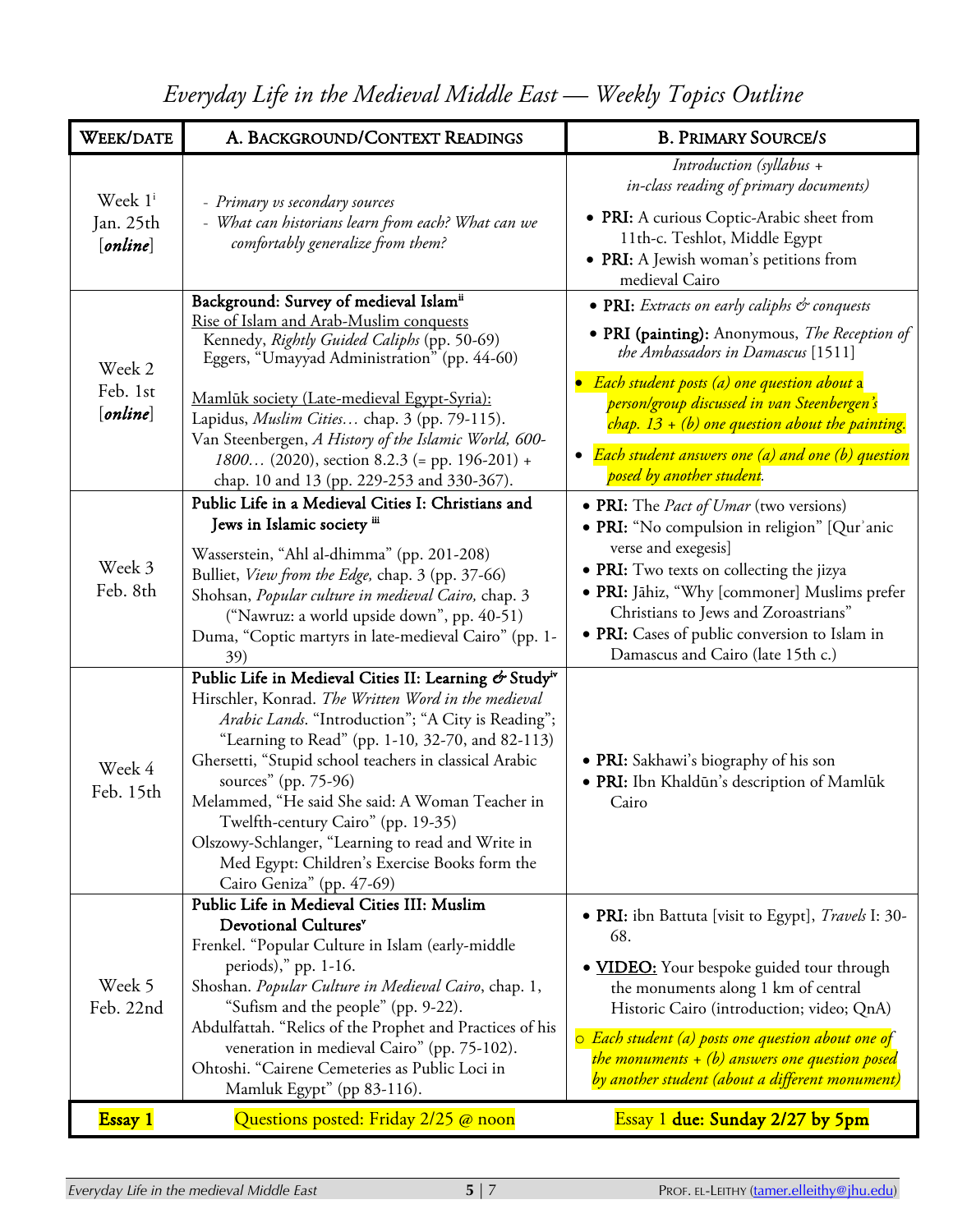| <b>WEEK/DATE</b>      | A. BACKGROUND/CONTEXT READINGS                                                                                                                                                                                                                                                                                                | <b>B. PRIMARY SOURCE/S</b>                                                                                                                                                                                                                                                      |
|-----------------------|-------------------------------------------------------------------------------------------------------------------------------------------------------------------------------------------------------------------------------------------------------------------------------------------------------------------------------|---------------------------------------------------------------------------------------------------------------------------------------------------------------------------------------------------------------------------------------------------------------------------------|
| Week 6<br>March 1st   | Food and Diet, Dining and Take-Outvi<br>Watson, "A Medieval Green Revolution" (pp. 29-48);<br>Goitein, Mediterranean Society, vol. IV Daily Life, pp.<br>226-259;<br>Lewicka, Paulina. Food and Foodways of Medieval<br><i>Cairenes</i> $\rightarrow$ 351-86 (eating places), 457-482<br>(non-alcoholic drinks).              | Waines, "Cookery" in <i>NCHI</i> , vol. 4;<br>Lewicka, "Spices and Herbs in medieval Near<br>East"                                                                                                                                                                              |
| Week 7<br>March 8th   | Material Culture I: Housing and Neighborhoodsvii<br>Goitein Mediterranean Society IV: 12-21, 47-78<br>[houses] and 105-138 [furnishings].<br>Sabra, Adam. Poverty and Charity in medieval Islam<br>(2000), pp. 101-9 [housing] and 112-116 [food].                                                                            | PRIMARY:<br>• Goitein, Mediterranean Society 4: 78-82 [three<br>houses]; 273-282 [house prices: Groups I<br>and II only] and 291-6 [collective housing<br>rents]                                                                                                                |
| Week 8<br>March 15th  | Family Life: Marriage, Divorce, Childrenviii<br>Yossef Rapoport. Marriage and Divorce in Medieval<br><i>Islamic Society</i> chaps. 2-4 and Conclusion (pp. 31-<br>88 and 111-115).<br>Eve Krakowski, Coming of Age in Medieval Egypt<br>chaps. 7-9.                                                                           | PRIMARY:<br>• Zinger, "Jewish Women in Muslim Legal<br>Venues. Seven documents" (pp. 38-66)<br>• A Cairo Divorce, 1470 (4 pp)<br>· Three Muslim marriage contracts with wives'<br>stipulations                                                                                  |
| Essay 2               | Questions posted: Wednesday, 3/16 @ noon                                                                                                                                                                                                                                                                                      | Essay 2 due: Friday 3/18 by 5pm                                                                                                                                                                                                                                                 |
| Week 9ix              | Spring Break =                                                                                                                                                                                                                                                                                                                | No Meeting on March 22nd                                                                                                                                                                                                                                                        |
| Week 10<br>March 29th | Dress <sup>x</sup><br>Mayer, Mamluk Costume "Clothes of Ulama" +<br>"Robes of Honor" + "Dhimmis" + "Women" (pp.<br>$49-74$<br>Textile Hist. through Objects (6-pp overview)                                                                                                                                                   | · PRI: Geniza Trousseau Lists, Estate<br>Inventories (5 doc.): Docs. 1, 2, 4, 6, 10.<br>• PRI: A modest women's belongings<br>(Jerusalem, 1393)<br>• PRI: Three Jewish estate inventories<br>(Jerusalem, 1390s)                                                                 |
| Week 11<br>April 5th  | Poverty and Charity I: The Jewish Communityxi<br>Mark Cohen, Poverty and Charity in the medieval<br>Jewish community of Egypt Introduction + chaps.<br>$4-6$ (=pp. 1-32 and 130-173).                                                                                                                                         | PRI: Cohen, Voice of the Poor<br>• Docs. 35-37 and 39-41 (pp. 73-76 and 78-<br>82: Debt & Poll Tax)<br>• Docs. 43-49 (pp. 83-94: women's letters)<br>• Docs. 50-52 and 56 (pp. 95-98 and 101-2):<br>Letters regarding Public Charity<br>• Docs. 58-59 (pp. 107-120: Alms Lists) |
| Week 12<br>April 12th | Poverty and Charity II: Jewish and Islamic Charity;<br>Waqf (Pious endowments) <sup>xii</sup><br>Mark Cohen, Poverty and Charity in the medieval<br><i>Jewish community of Egypt</i> 189-242 (= chap. 8:<br>Charity).<br>Sabra. Poverty and Charity in Medieval Islam pp. 69-<br>129 and 169-177 (chaps. 4-5 and Conclusion). | <b>PRIMARY:</b> Cohen, Voice of the Poor<br>Doc. 80 (pp. 176-181: Donor List)<br>Doc. 86 (pp. 186-187: A Woman's Will)<br>$\bullet$<br><b>PRI:</b> Inscription outside the Umayyad<br>$\bullet$<br>mosque: Waqf charities (15th-c<br>Damascus)                                  |
| Essay 3               | Questions posted: Friday 4/15 @ 12pm                                                                                                                                                                                                                                                                                          | Essay 3 due: Sunday 4/17 by 5pm                                                                                                                                                                                                                                                 |